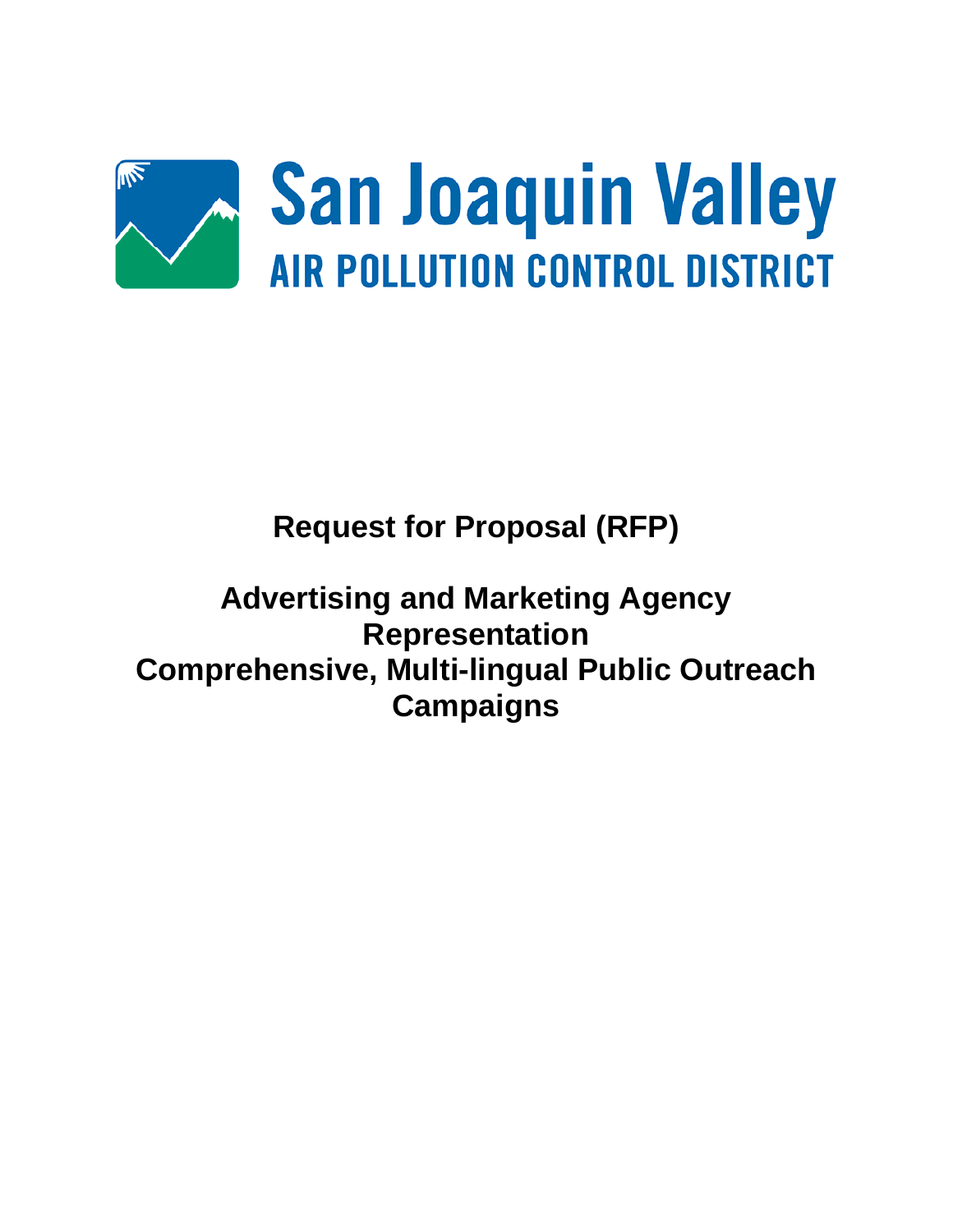# **TABLE OF CONTENTS**

| <b>SECTION I</b>   | <b>INTRODUCTION</b>                                                | 3  |
|--------------------|--------------------------------------------------------------------|----|
| <b>SECTION II</b>  | <b>SCHEDULE</b>                                                    | 5  |
| <b>SECTION III</b> | <b>BACKGROUND</b>                                                  | 6  |
| <b>SECTION IV</b>  | <b>PROJECT SPECIFICATIONS</b>                                      |    |
| <b>SECTION V</b>   | <b>WRITTEN PROPOSAL CONTENTS</b>                                   | 9  |
| <b>SECTION VI</b>  | <b>WRITTEN PROPOSAL EVALUATION</b><br>& IN-HOUSE INTERVIEW DETAILS | 12 |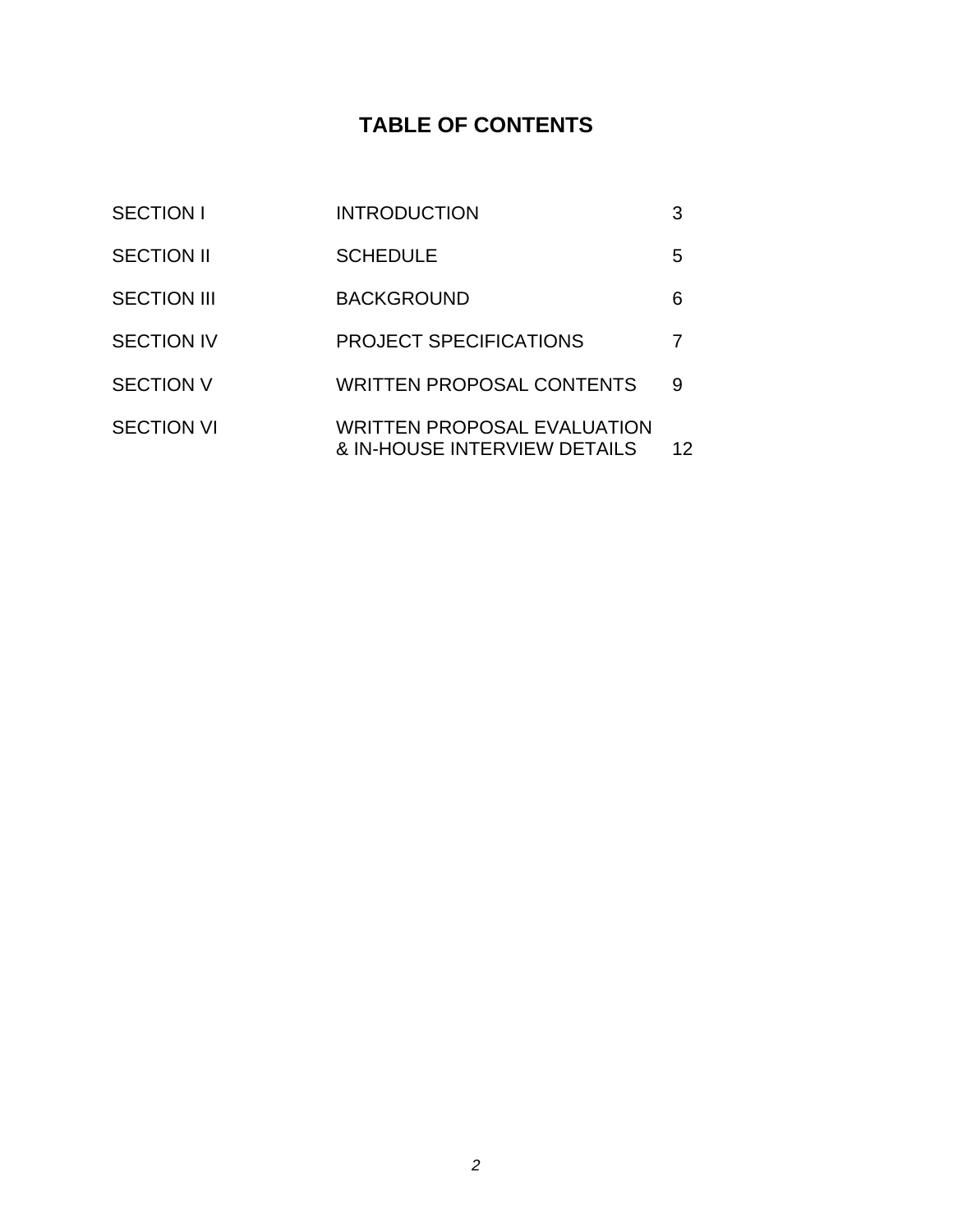#### **Section I – Introduction**

Since its formation in March 1992, the San Joaquin Valley Air Pollution Control District has focused on improving air quality through a variety of rules, regulations, incentives and programs in Fresno, Kings, Madera, Merced, San Joaquin, Stanislaus, Tulare and the Valley air basin portion of Kern counties. The Air District's mission to protect public health by improving air quality in the San Joaquin Valley relies on the public's awareness, understanding and support of the agency and its air-quality improvement programs. Acceptance of concepts such as alternative commute options, as well as specific Air District projects such as the Check Before You Burn and Healthy Air Living, depends on widespread lifestyle changes in response to public calls to action.

To effectively reach specifically targeted groups, generate public interest in and support of air-quality improvement programs, and effect meaningful changes in public behavior, the Air District invests in multi-lingual, multi-media public awareness and educational campaigns on an ongoing basis.

The District is committed to providing outreach to all Valley residents. In the past six years, the District's Governing Board has approved a substantial expansion to the overall outreach strategy, the multi-lingual programs and the work in environmental justice (EJ) communities.

The District's eight-person Outreach and Communications (OC) team is highly skilled in marketing, community outreach and media relations. This team includes two Spanishspeaking outreach representatives and outreach representatives based in Modesto and Bakersfield. The OC team has experience working with EJ communities, developing campaigns and programs for various target audiences, and handling media inquiries from outlets as diverse as the New York Times or the Hanford Sentinel. Our advertising agency partner should be prepared to work extremely collaboratively with the OC team.

The Air District is not merely looking for an agency to develop creative concepts and place them with traditional media markets in the Valley. Rather, the District is looking for an agency whose skill set will complement the in-house abilities of the OC team and leverage air quality-appropriate opportunities to further air-quality messages. The District is looking for an agency that will both understand and believe in the mission and vision of this agency. The intent of this client-agency relationship is to ensure that all Valley residents have opportunities to learn and become engaged in the air-quality improvement process.

Proposals are being solicited from advertising and marketing agencies to implement multi-media, public outreach and educational campaigns for a variety of programs and messages in primarily English and Spanish, and secondarily in Hmong and Punjabi, within all three media markets of the District. The campaigns and funding parameters are outlined further in this document, yet may be changed prior to contract finalization.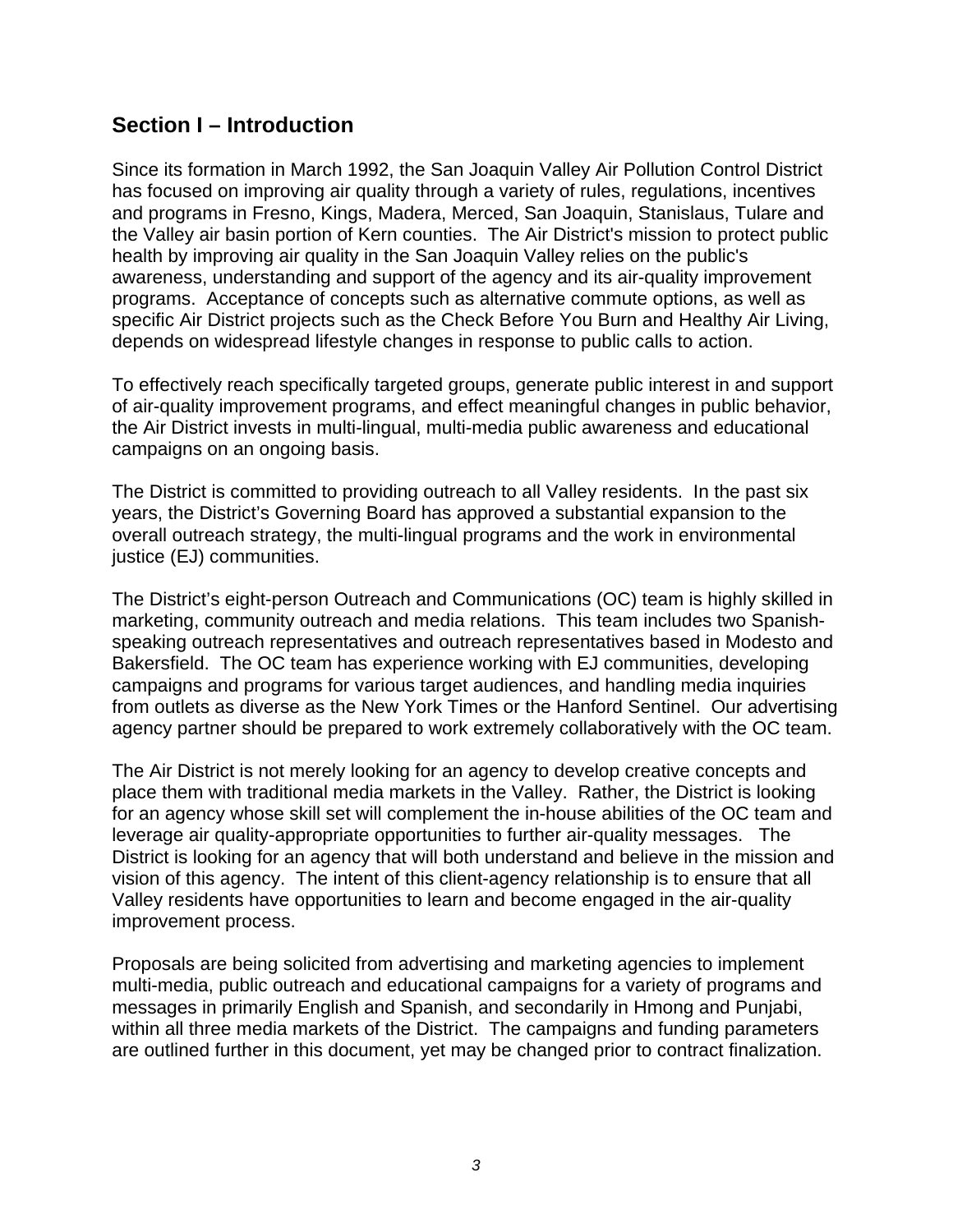The projected total budget annual allocation for the entire package is up to \$900,000. Furthermore, the contract could possibly be renewed up to four times pending evaluation of performance. An annual increase in funding is possible based on increases in media costs and evaluation of performance. **All dollar figures and potential contract renewals are pending approval from the District's Governing Board through an annual contract approval process and annual budget approval process.**

Advertising and public relations agencies throughout the Air District are invited to submit proposals for consideration as outlined in this packet. While it is not required that an agency be located in the Air District, a thorough understanding of the unique qualities of the San Joaquin Valley and the area's air-quality challenges will be an important scoring criteria for this RFP process.

#### **Again, all contracts & budgets are subject to approval by the Air District's Governing Board.**

All inquiries concerning the RFP should be directed to:

Jaime Holt Chief Communications Officer San Joaquin Valley Air Pollution Control District 1990 E. Gettysburg Ave. Fresno, California 93726-0244 Phone (559) 230-5850 Fax (559) 230-6111 e-mail: jaime.holt@valleyair.org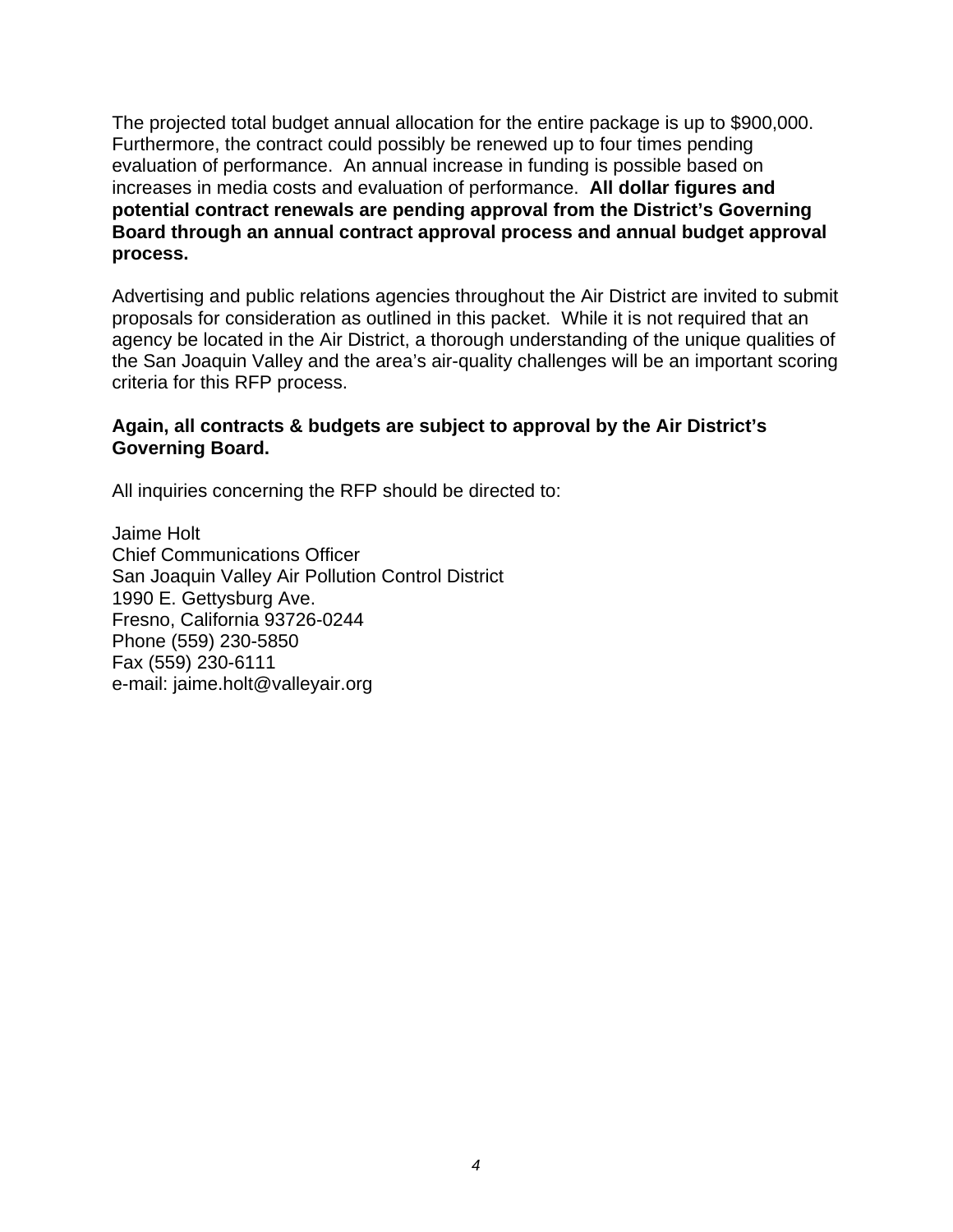# **Section II - Schedule**

| <b>DATE</b>                 | <b>EVENT</b>                                                                                                          |
|-----------------------------|-----------------------------------------------------------------------------------------------------------------------|
| <b>NOVEMBER 15, 2010</b>    | <b>RELEASE OF REQUEST FOR PROPOSAL</b>                                                                                |
| <b>JANUARY 10, 2011</b>     | <b>PROPOSAL SUBMISSION DEADLINE</b>                                                                                   |
| <b>JANUARY 10 -31, 2011</b> | PROPOSAL REVIEW BY DISTRICT STAFF                                                                                     |
| BY JANUARY 31, 2011         | <b>FINALIST AGENCIES NOTIFIED FOR IN-HOUSE</b><br><b>INTERVIEWS IN THE DISTRICT'S FRESNO OFFICE</b>                   |
| FEBRUARY 2011               | AGENCY INTERVIEWS AT DISTRICT OFFICE                                                                                  |
| <b>MARCH 1, 2011</b>        | <b>FINAL SELECTIONS ANNOUNCED</b>                                                                                     |
| <b>MARCH 17, 2011</b>       | CONTRACT PRESENTATION TO GOVERNING<br><b>BOARD FOR PUBLIC COMMENTS AND</b><br><b>CONSIDERATION FOR FINAL APPROVAL</b> |
| MARCH 17, 2011              | PROPOSED CONTRACT START DATE                                                                                          |
| <b>YEAR ROUND</b>           | DEVELOP AND IMPLEMENT MEDIA CAMPAIGNS<br><b>AND EVENTS</b>                                                            |
| <b>MARCH 1, 2012</b>        | CONTRACT END DATE (potential for four annual<br>renewals)                                                             |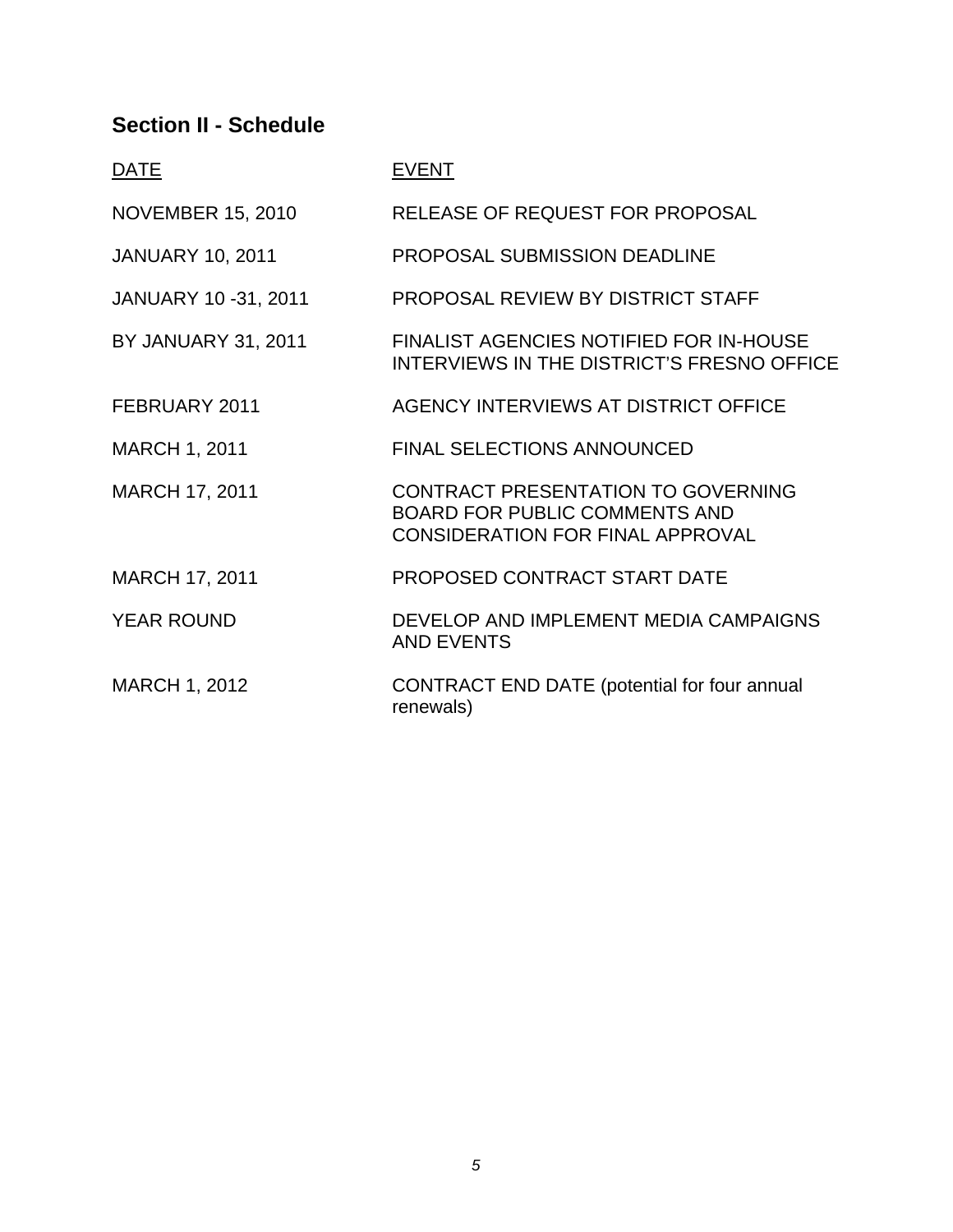### **Section III – Background**

The San Joaquin Valley air basin struggles with attainment issues for two primary pollutants: ozone, which is generally a summertime problem; and particulate matter (PM), which is generally a problem during fall and winter. Accordingly, the Air District has supplemented its regulatory authority with a growing number of incentives for voluntary programs to reduce these pollutants. The District's Strategies and Incentives Department implements numerous grant programs to augment the regulatory actions of the District. Additionally, as we are faced with meeting tough, federal air-quality standards, it is becoming more important for the public to take a proactive role in reducing emissions.

Since its formation, the District has developed more than 500 rules and amendments, which have reduced emissions from stationary sources – the District's sole regulatory authority – 75 percent. However, vehicle use – including diesel truck traffic traveling through the air basin on the two major arteries of Highway 99 and Interstate 5 – accounts for about 80 percent of the air basin's current overall pollution problems. (For more detail about the District's accomplishments and challenges, visit www.valleyair.org.)

The District also, in 2008, retired its longtime Spare the Air summertime, voluntary emission-reduction program, and unveiled Healthy Air Living, a year-round, broadbased program, which has also expanded to include regulatory measures. Healthy Air Living encompasses both summertime, voluntary efforts and the wintertime regulation, Check Before You Burn, which restricts residential wood burning. While Healthy Air Living does not require rebranding, this program is a major component of advertising and outreach by the District. (For more information about Healthy Air Living, visit www.healthyairliving.com and www.airelimpiovidasana.com.)

This Request for Proposals includes several components and focus areas, which should each be viewed as a part of an overarching District strategy to further air-quality improvements. In essence, the selected agency will become the agency of record for the District, and will pay a key role in developing the District's messages and furthering the District's mission.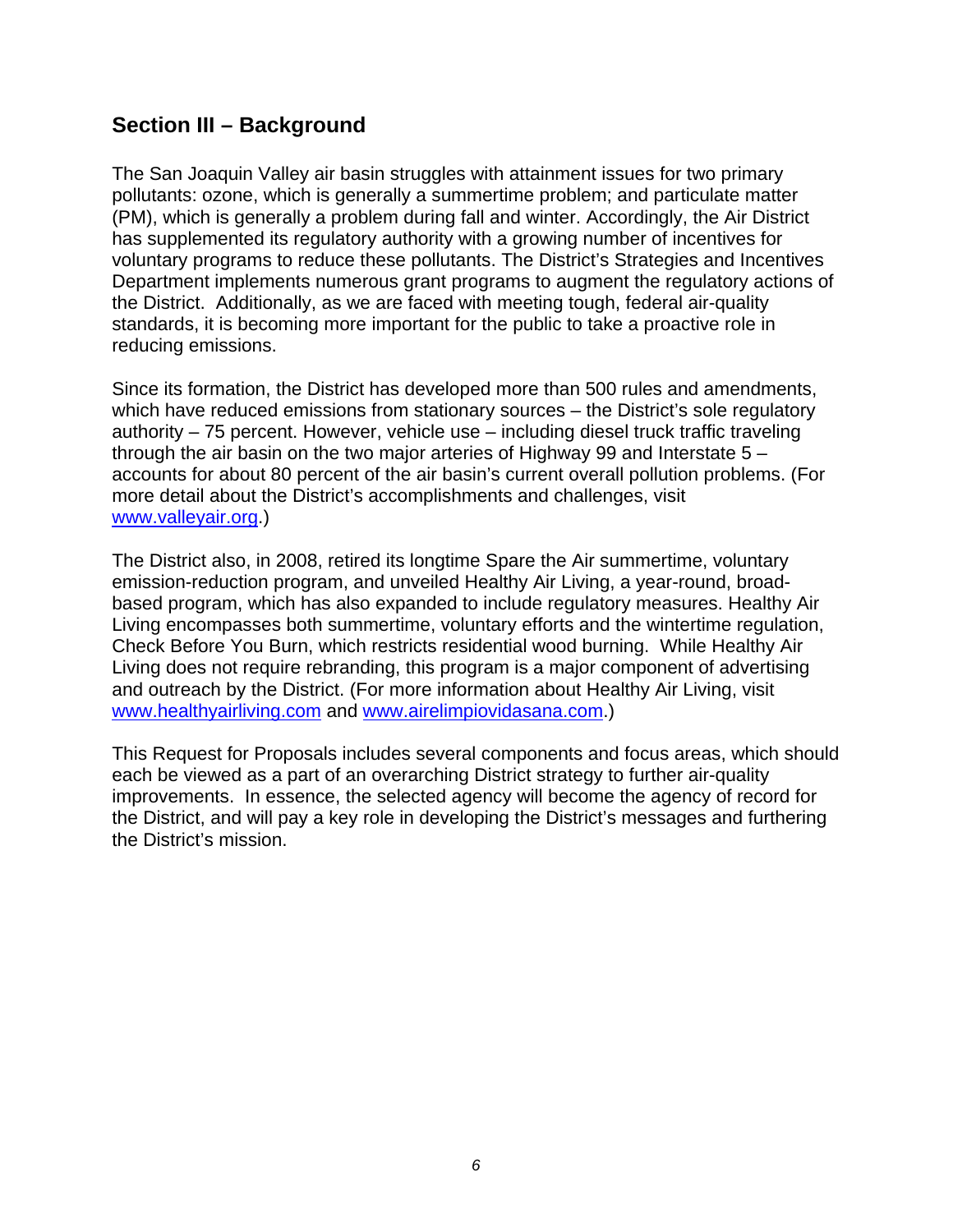# **Section IV – Project Specifications**

This Request for Proposal process includes two primary components: a written proposal and an in-house interview. Only agencies scoring in the top three after evaluation of the written proposal will move on to the in-house evaluation scheduled for February 2011. Each of the two components stands alone. That is to say, the written proposal scores will only be used to narrow the field to three finalists. The ranking and scores from the written proposals will not be considered during the final evaluation and selection of the winning agency. It is assumed that all agencies reaching the final round of interviews have the technical skill set and staffing expertise to fully and successfully execute the campaign. The final round of interviews will assess the agencies understanding of the District's public mission, the challenges of the San Joaquin Valley overall and the potential for a productive relationship with the entire District team (from Governing Board members, to the Executive Director, down to the OC staff).

In essence, the selected agency will become the agency of record for the District and will play a key role in developing the District's messages and furthering the District's mission. Furthermore, the selected agency will, in essence, become a part of the District's Outreach and Communications Department. It is the hope of the District, that the selected agency will have a complete understanding of District operations and actions and be a valuable partner in guiding strategy.

We anticipate the initial contract budget to be approximately \$900,000 will be broken into three components:

- \$450,000 for winter outreach *Check Before You Burn*
- \$350,000 for summer outreach, primarily a *Healthy Air Living-One Change* message
- \$100,000 for additional programs
	- o *Clean Green Yard Machines* lawn mower trade-in program,
	- o *Burn Cleaner* fireplace and wood stove replacement program,
	- o Various other District grant programs,
	- o Various District-hosted events such as symposiums.

Please note that budget may change and is contingent on approval from the District's Governing Board.

The chosen agency will be required to develop and implement comprehensive paid and public-service advertising campaigns in the proposed languages. The program costs are to include all media placement, agency fees, production costs, materials, subcontractor fees, travel expenses and any contingency fees. The District will also ask the agency to implement non-traditional outreach and to possibly assist in the coordination of promotional events.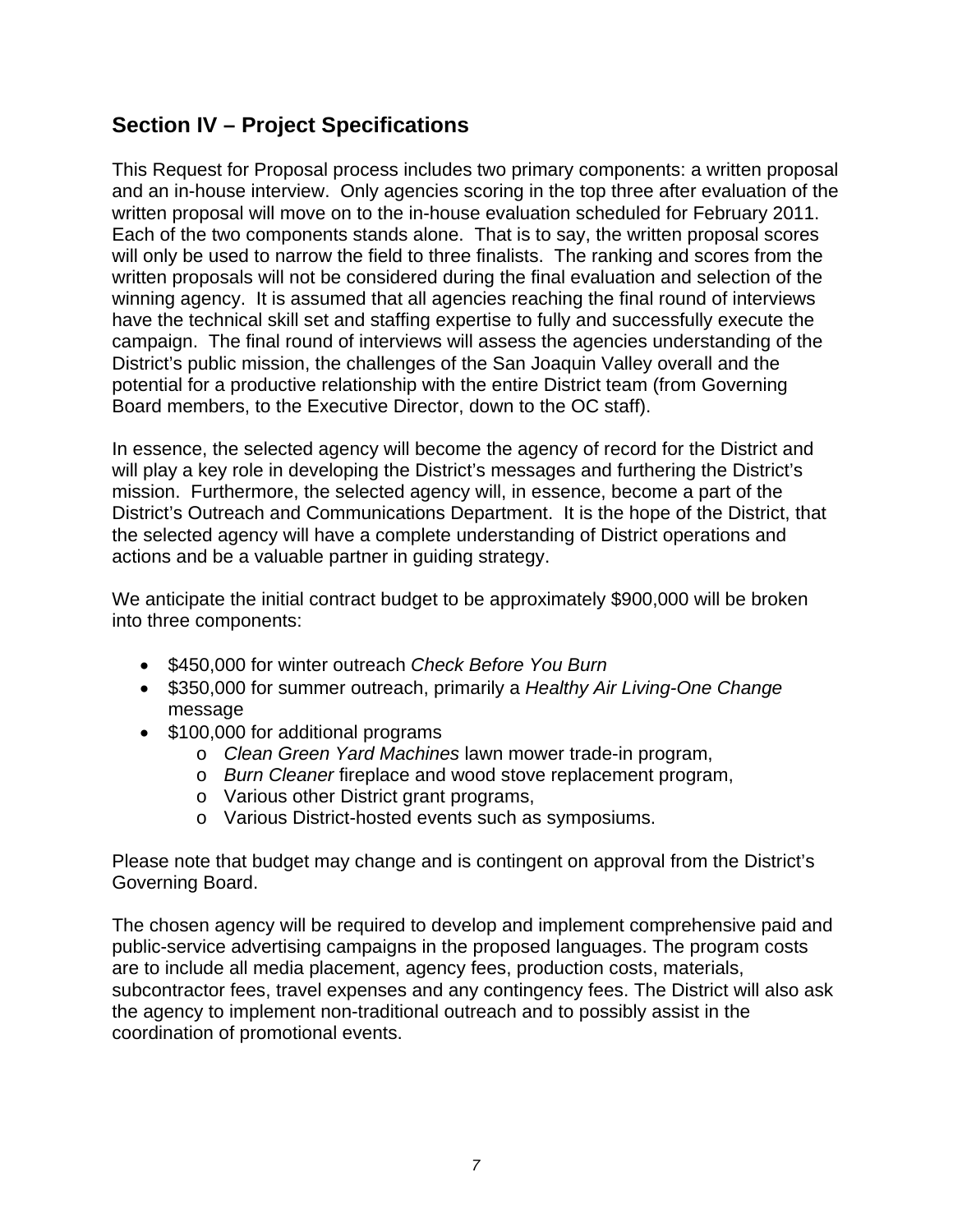If approved by the Governing Board, the term of the contract will be for approximately one year, from March 17, 2011 to March 1, 2012. The contract will include an option for four annual renewals, each for approximately 12 months.

An authorized representative from the contracting agency must be available for project meetings throughout the life of the contract. The project meetings will be held at the Air District office in Fresno or in the agency office, as determined by the District. The meetings will be set as needed throughout the year and held with the Air District's OC team to discuss, develop, review, edit and revise the strategies for the various campaigns. It should be noted that the advertising agency may be called upon with very short notice to assist the District staff with unexpected high priority PR needs. The selected agency will need to be extremely flexible and very responsive to the District. The District will not reimburse the agency for travel associated with these types of meetings.

All campaign strategies, advertising concepts, budgets, on-air talent, ad copy and scripts must be submitted for review by Air District staff and management. The Air District reserves final editing and approval rights for any concept, spots and/or copy.

Upon acceptance of the contract with the Air District, the selected agency will be responsible for procuring copyrights to music tracks, photos, sound effects and/or other licensed creative material. The contractor is to disclose sources of music/SFX libraries and copyright terms, conditions and agreements in advance.

Upon notification of the project award, the agency will furnish the Air District with written proof of workers' compensation and liability insurance. Additional insurance requirements will be outlined in the contractual agreement.

The agency will supply the Air District with full-color electronic comps of any billboards and printed pieces produced, as well as post-production dubs of all broadcast spots for Air District exhibition purposes. Whenever possible, the District will utilize electronic file portability and requests that the selected agency follow similar protocols.

The Air District reserves ownership rights to all concepts and advertising developed for the various campaigns and the RFP process, including all raw footage and photography shot exclusively for the Air District. Everything produced, created and developed for the District will be considered work for hire.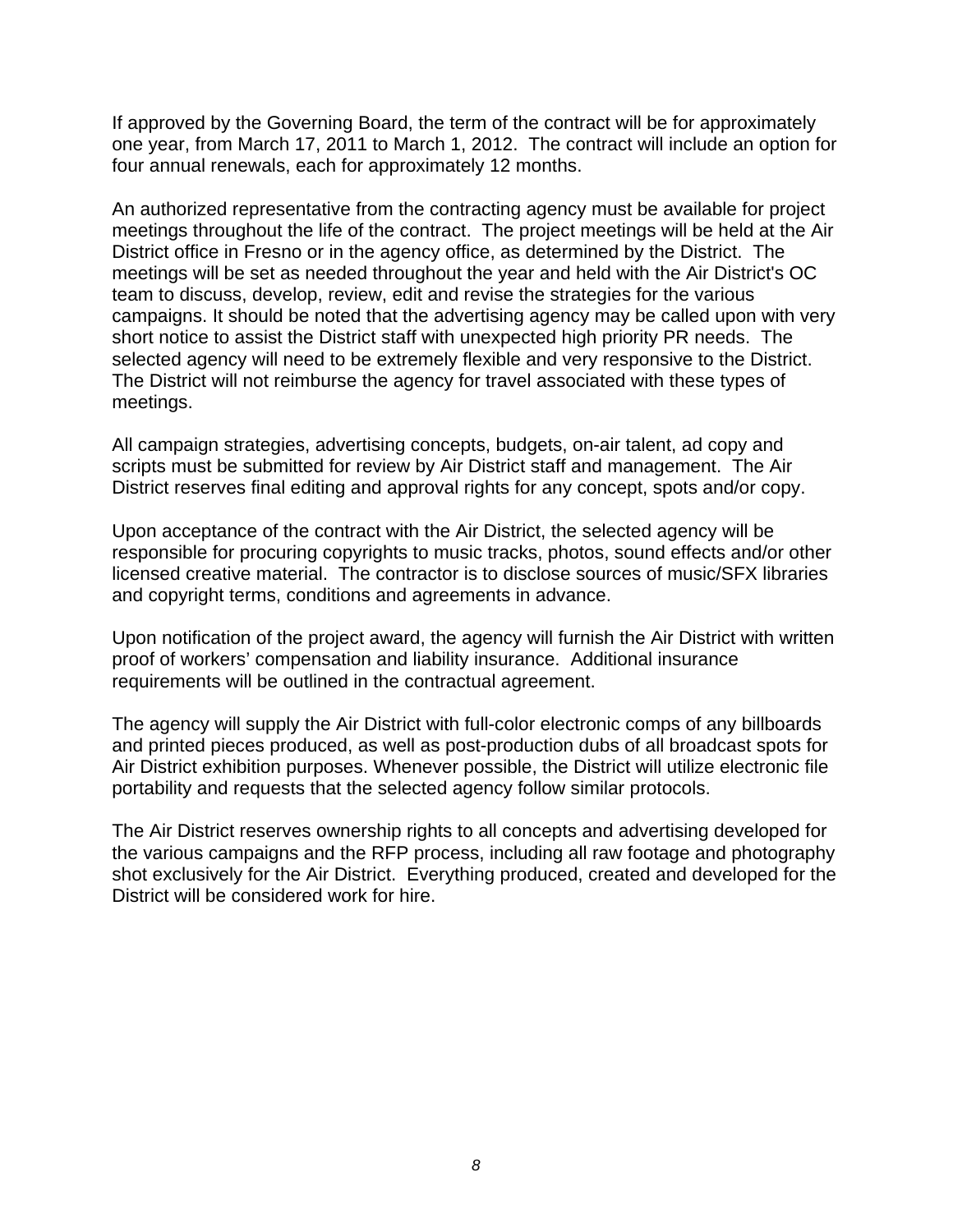# **Section V - Written Proposal Contents**

All proposals must follow the format outlined below, and all of the requested information must be supplied in a proposal packet and received in the Air District Central Office, 1990 E. Gettysburg Ave., Fresno, CA., 93726 by 5 p.m. on Monday, Jan. 10, 2011. Incomplete proposals or proposals arriving after the deadline will be automatically disqualified from consideration. **No exceptions or extensions will be granted.** 

Written proposals may not exceed 20 sheets of paper including the cover letter. This means paper 8.5 X 11 inches and printed on both sides, therefore total printed pages can be 40. The 20-page maximum does not include sample work submissions (portfolio). An original plus four copies must be provided for the review panel.

All proposal packets must contain the following:

- A. Cover Letter: Include the name, address, telephone number, email and signature of the person authorized to commit the agency to the terms specified in the proposal.
- B. Summary of Qualifications: Provide a description of the agency's capabilities:
	- 1. Number of years in business.
	- 2. Brief description of the key staff's professional experience (highlight environmental or government experience).
	- 3. Address the District's high level of expectations regarding.
		- a. Product quality,
		- b. Need for agency flexibility and accessibility,
		- c. Efficiency and understanding of the limitations of taxpayerfunded programs,
		- d. Budget management expertise,
		- e. Unique qualities of public agency , and
		- f. Timely turnarounds.
	- 4. Detail any in-house media production capabilities.
	- 5. Explain in-house multi-lingual outreach capabilities and list all anticipated subcontractors, equipment needs and sources.
	- 6. Detail past experience working with at least two air quality or environmental agencies, sample work for these campaigns can be placed in the "sample work" section and referenced.
	- 7. Provide a more detailed professional bio of the proposed Account Executive who would be assigned to this account. (15 points)
- C. Understanding of the San Joaquin Valley: Explain your agency's understanding of the San Joaquin Valley including all relevant factors which could potentially impact the effectiveness of the District's outreach programs. (20 points)
- D. Key Air Quality Challenges and Opportunities in the Valley: Outline your agency's view of the key challenges and opportunities in the Valley with regard to air quality. (15 points)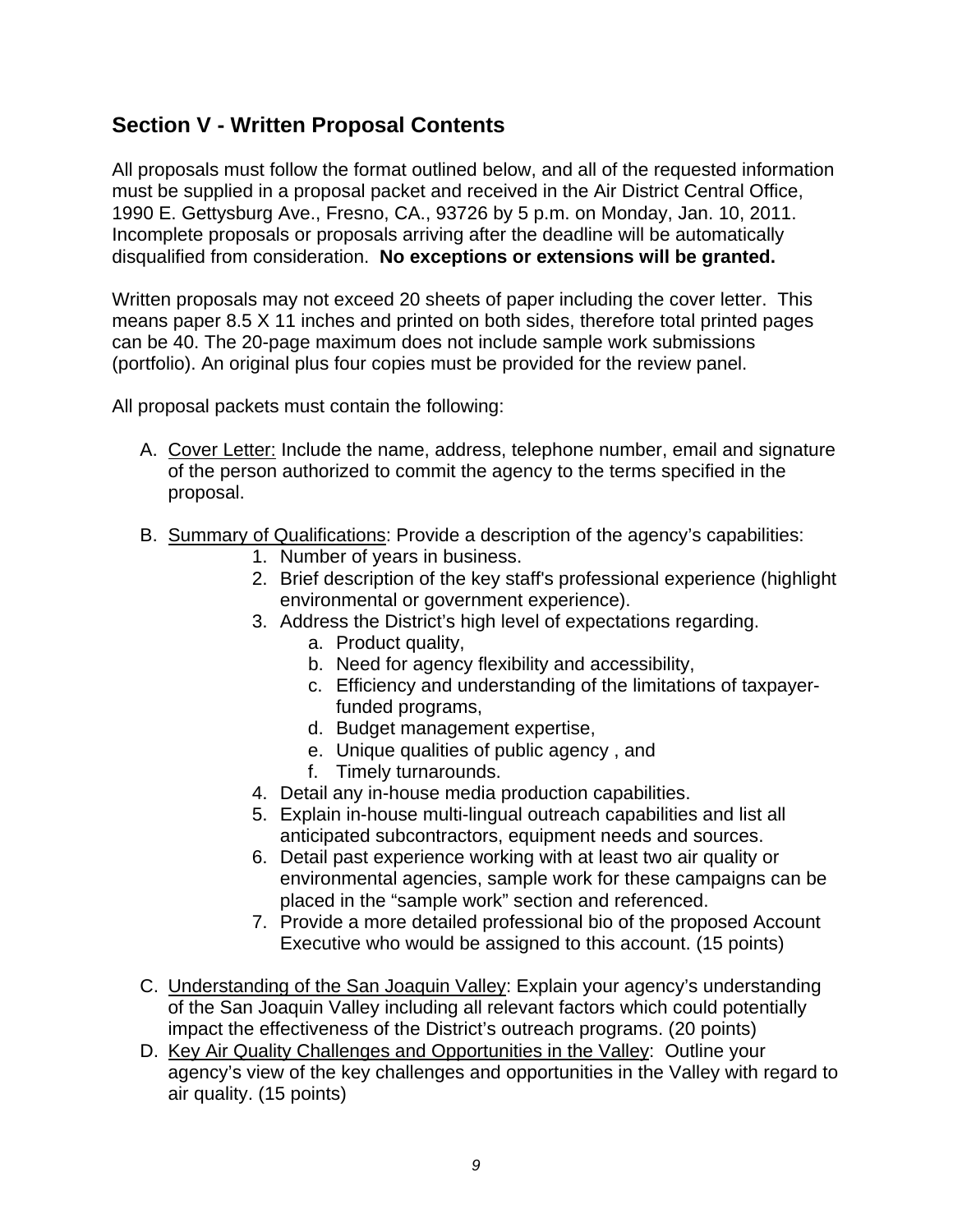- E. Innovation New Media and Social Marketing: The District does not intend for this partnership to be based solely on the placement of traditional media advertisement. The OC team already conducts outreach on a variety of social media outlets. Please explain ways that your agency and the District OC team could strengthen our presence in new media. Note: do not propose any new websites or redesigns of current websites. The District manages all websites inhouse and our advertising agency should not anticipate having a role in that process. (10 points)
- F. Sample "Call to Action" Episodic Notice Campaign: Although the District retired our Spare the Air episodic call to action program several years ago, there has been a request by our Governing Board to reinstitute some type of episodic call to action on those days when it is anticipated that we might exceed the 1-hour standard for ozone. The reason for this is the \$29 million penalty the District faces under Section 185 of the Clean Air Act. Please detail a potential strategy for this episodic campaign. Tell us your agency's ideas and approaches for this campaign and outline the key elements. Please explain any strategies that will help avoid messages which might conflict with our Healthy Air Living program. (10 points)
- G. Sample \$450,000 Media & Outreach Plan with a Detail Explanation of the Plan's Strategy: Our partnership with our advertising agency encompasses two major seasons: summer and winter. During each season, we run a large, comprehensive campaign. Please detail appropriately a large potential summer Healthy Air Living campaign. Tell us your agency's ideas and approaches for this campaign and outline the key elements. (15 points)
- H. Sample \$20,000 incentive grant outreach plan: The District's grant programs have become incredibly important in the past few years. We have several grant programs that target large sections of the Valley population and we often launch small campaigns to promote these programs. Please detail appropriately a campaign for our Burn Cleaner Woodstove Change-out program. Tell us your agency's ideas and approaches for this campaign and outline the key elements. (5 points)
- I. Sample Work Submission (Portfolio) -- Please submit representative examples for three campaigns the agency has developed and coordinated. The portfolio can include work executed in any media, but must contain a project summary sheet outlining the goals and successes of each campaign. The portfolio must also include a work summary page identifying any subcontractors used in each campaign and detailing the work completed by each one. If possible, the portfolio should highlight multi-lingual campaigns developed for public agencies. (5 points)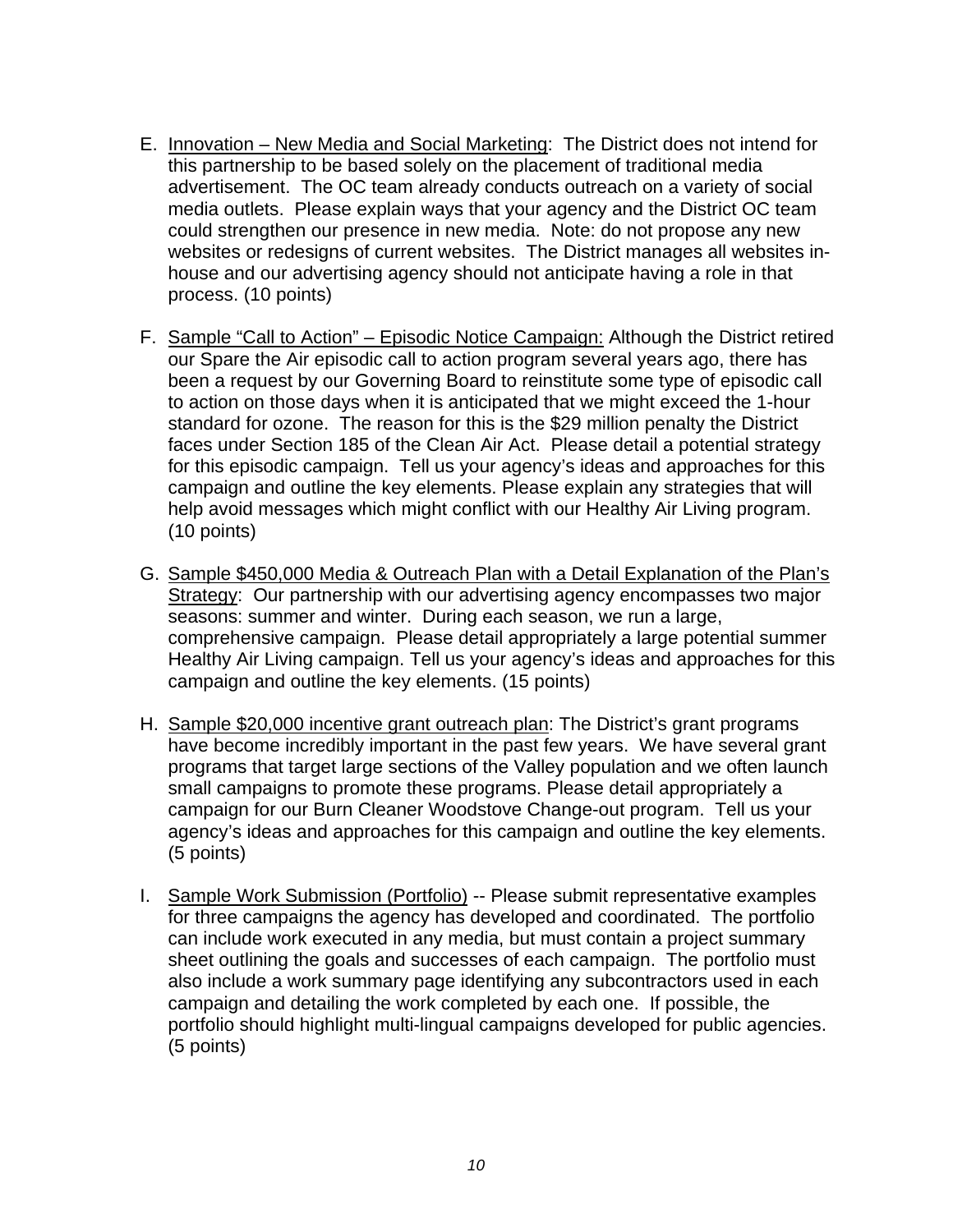All portfolios and sample work submitted will not be tallied in the 20-page limit for the main proposal and will be returned by mail unless arrangements are made to retrieve them in person from the District office.

References - Provide three client references (with current phone numbers, email addresses and the name of an appropriate contact person) for which the agency has produced a comprehensive and, ideally, bilingual advertising and public outreach campaign. If possible, the references should be with clients representing public or environmental agencies. (5 points)